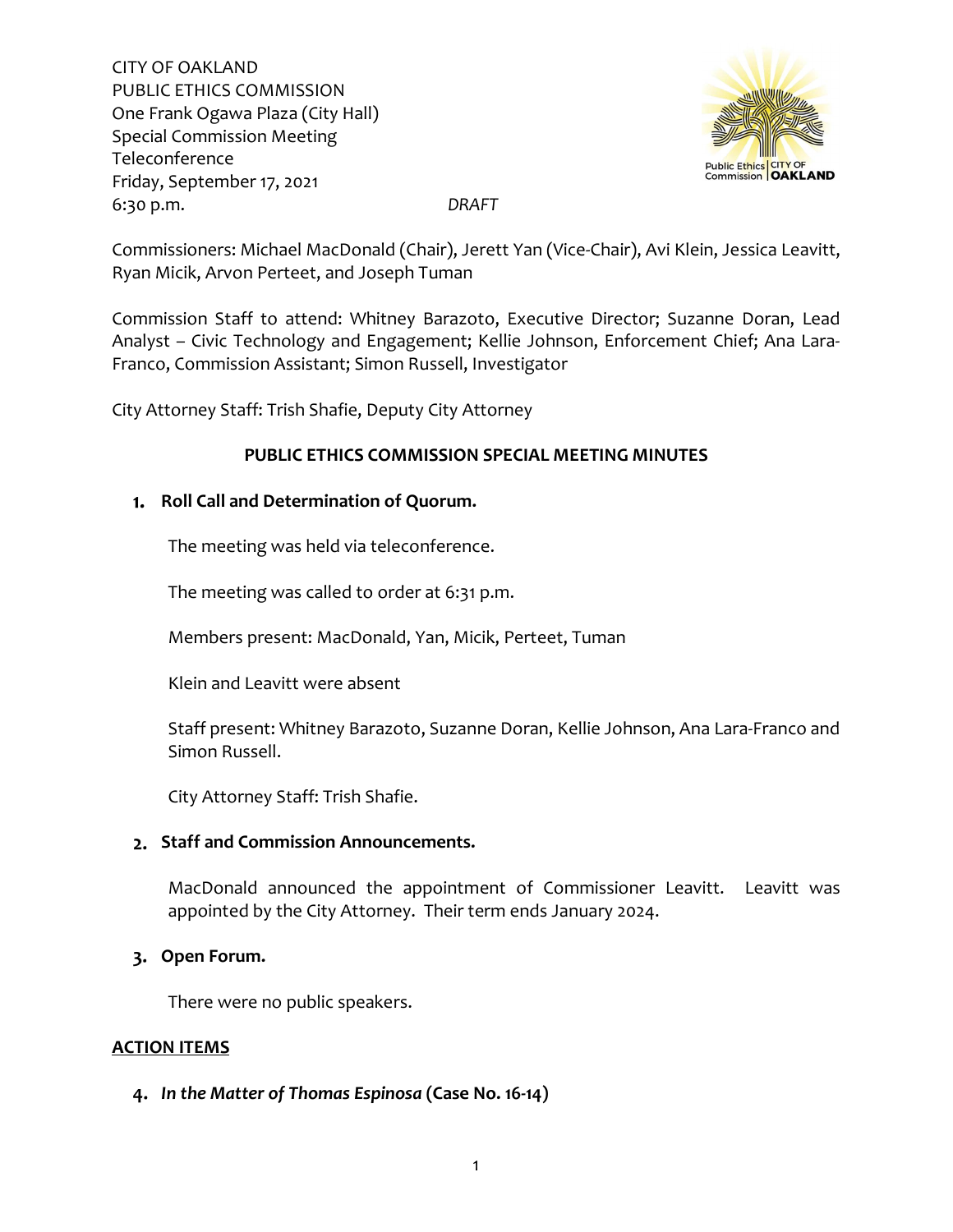

Whitney Barazoto, Executive Director, shared a recap of the matter. In 2016, the Commission opened a proactive investigation into allegations that Thomas Espinosa violated the Oakland Government Ethics Act by engaging in a bribery or *quid pro quo* scheme. Commission staff's investigation found that between January 1, 2015, and September 15, 2016, Respondent committed 47 violations of the Oakland Government Ethics Act, including the following: soliciting and receiving bribes; making, and seeking to use his official position to influence, governmental decisions in which he had a disqualifying financial interest; misusing City resources for personal financial gain; misusing his City position to induce/coerce others to provide him with economic gain, and; failing to report significant income from individuals with matters before him as a City building inspector. In November 2018, the Public Ethics Commission found probable cause that Espinosa violated the Government Ethics Act and set the matter to a Hearing, which was held on April 27, 2021. Following the hearing, the hearing officer submitted to the Commission a report of factual and legal findings with penalty recommendations. The Commission discussed penalty options at its public meeting on June 7, 2021, and again on June 30, 2021. The Commission asked staff to reschedule the item to September to discuss Respondent's claims of medical impairment and the Commission's due process obligations in such cases.

Commissioners discussed and asked questions.

MacDonald asked if the respondent, Thomas Espinosa, was in attendance at the meeting. He was not.

At 10:52 p.m. MacDonald called for public speakers.

There were no public speakers.

Commissioners discussed each count.

MacDonald moved and Tuman seconded to adopt the facts and findings of the hearing officer's recommendation.

Ayes: MacDonald, Yan, Klein, Micik and Perteet.

Noes: None

Absent: Klein and Leavitt

Vote: Passed 5-0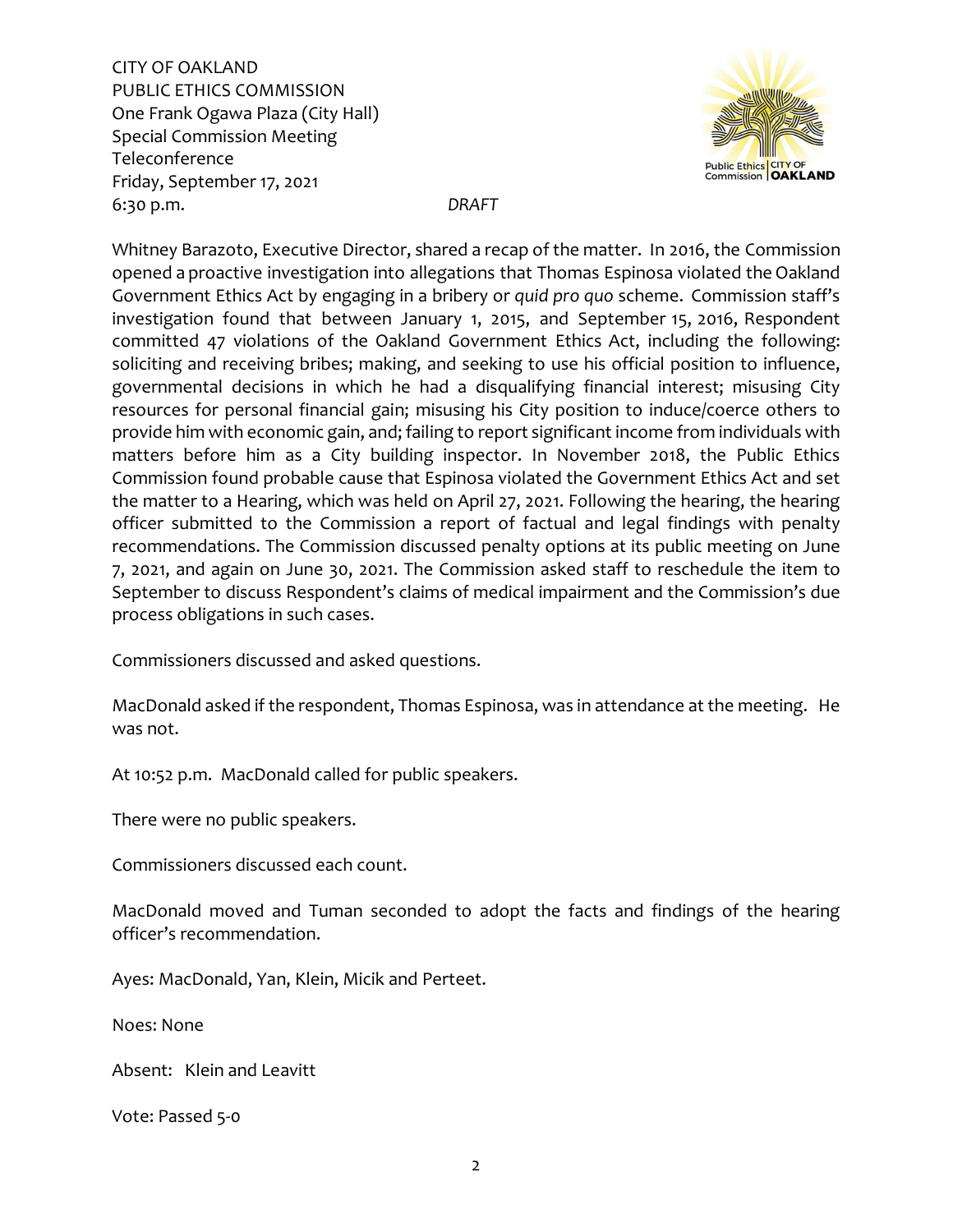

Perteet moved, and Tuman seconded to impose a penalty total of \$309,600.00.

Ayes: MacDonald, Yan, Klein, Micik and Perteet.

Noes: None

Absent: Klein and Leavitt

Vote: Passed 5-0

On Counts 30-33, the Commission found different conclusion from the Hearing Officer.

Perteet moved and MacDonald seconded to find that the Respondent did violate the conflict of interest on count 30, conflict of interest on count 31, conflict to interest on count 32, and conflict of interest on count 33.

Ayes: MacDonald, Yan, Klein, Micik and Perteet.

Noes: None

Absent: Klein and Leavitt

Vote: Passed 5-0

Breakdown of findings:

Count Proposed Amount

- 1 5,000.00
- 2 5,000.00
- 3 18,000.00
- 4 5,000.00
- 5 5,000.00
- 6 5,000.00
- 7 18,000.00
- 8 5,000.00
- 9 5,000.00
- 10 5,000.00
- 11 5,000.00
- 12 5,000.00